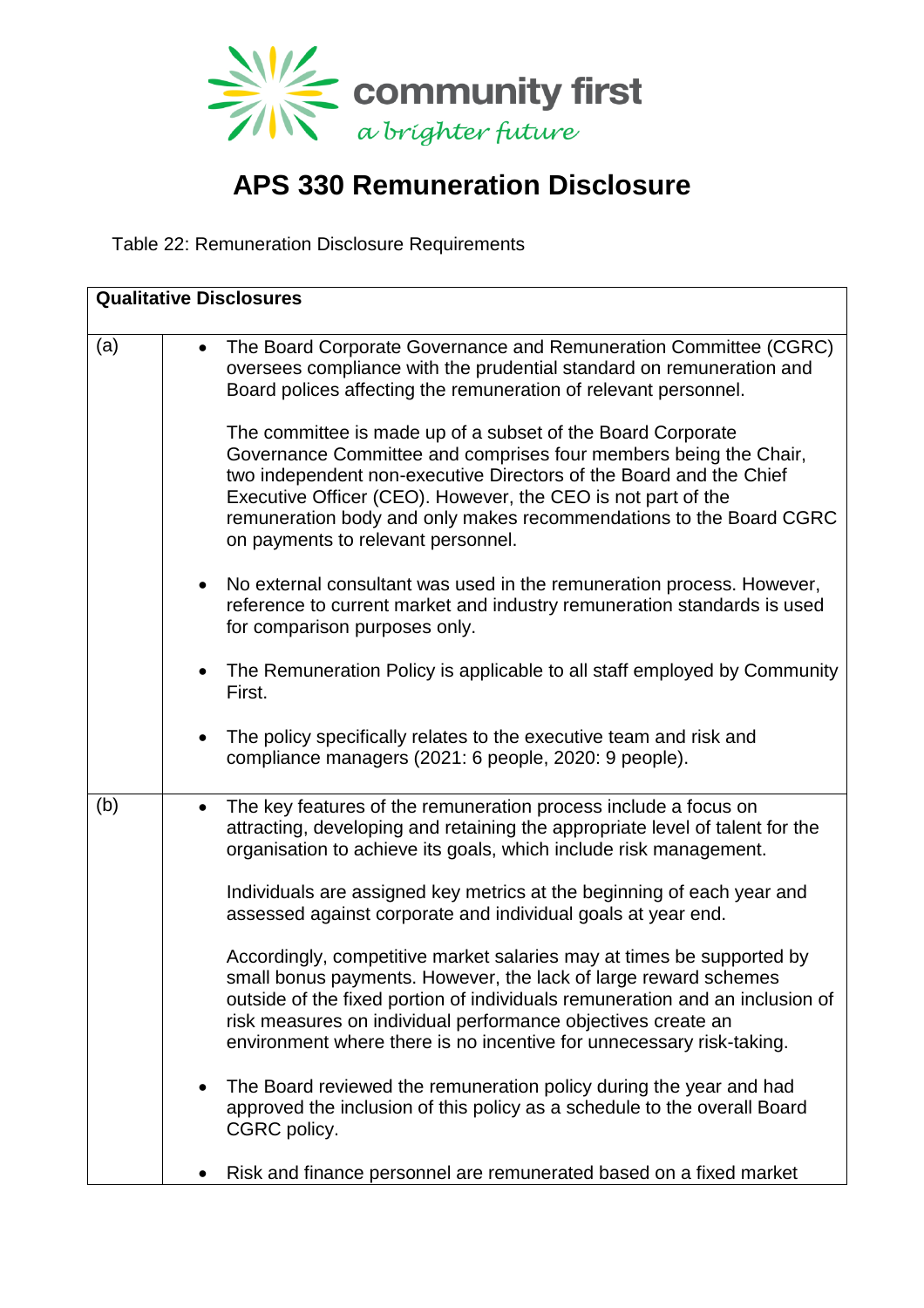|     | based salary with performance metrics tied to a balance between<br>individual and corporate performance and risk management criteria. There<br>is no capacity for these personnel to be paid significant bonuses and their<br>position descriptions focus their attention on providing adequate risk and<br>control frameworks for the organisation to operate within.                                                                                                                                                                                                                                                                                                                         |
|-----|------------------------------------------------------------------------------------------------------------------------------------------------------------------------------------------------------------------------------------------------------------------------------------------------------------------------------------------------------------------------------------------------------------------------------------------------------------------------------------------------------------------------------------------------------------------------------------------------------------------------------------------------------------------------------------------------|
| (c) | The credit union uses a risk management framework, linked to its<br>$\bullet$<br>governance framework to identify, monitor and manage key risks in the<br>organisation from a top-down corporate perspective and bottom-up<br>operational perspective with input from all key stakeholders. Accordingly,<br>all management personnel have a combination or corporate and individual<br>performance and risk metrics they are measured against.                                                                                                                                                                                                                                                 |
|     | The elements of the risk management framework include a strategic plan<br>that determines the objectives of the organisation, a risk appetite and<br>tolerance statement that determines boundaries for controlled risk-taking,<br>Board and Management policies that allow or prohibit certain activities,<br>internal capital adequacy assessment processes and risk management<br>systems, registers and assessment and reporting processes that measure<br>and monitor the organisation's need for capital at any time. The traditional<br>"three lines of defence" of assurance and internal control review are used<br>to monitor the performance of the risk and governance frameworks. |
|     | The risk management policy groups key risks in the following categories:                                                                                                                                                                                                                                                                                                                                                                                                                                                                                                                                                                                                                       |
|     | 1. Financial risk<br>a. Liquidity risk<br>b. Credit risk<br>c. Interest rate and margin risk (Market risk)<br>d. Capital management<br>2. Regulatory and compliance risk<br>3. Reputation risk<br>4. Strategic and sovereign risk<br>5. Operational risk<br>a. People<br>b. Processes<br>c. Information Technology systems (including data risk and<br>information technology security risk)                                                                                                                                                                                                                                                                                                   |
|     | The nature and type of the key measures used to take account of the key<br>$\bullet$<br>risks include:                                                                                                                                                                                                                                                                                                                                                                                                                                                                                                                                                                                         |
|     | 1. Financial risk<br>a. Liquidity risk: the High Quality Liquid Asset (HQLA) and non-<br><b>HQLA</b> ratios.<br>b. Credit risk: levels of arrears and bad debts written off and<br>compliance with credit policies and exposure limits.<br>c. Interest rate and margin risk: the target Net Interest Margin<br>(NIM), Values at Risk (VaR), sensitivity analysis and earnings at<br>risk measures.                                                                                                                                                                                                                                                                                             |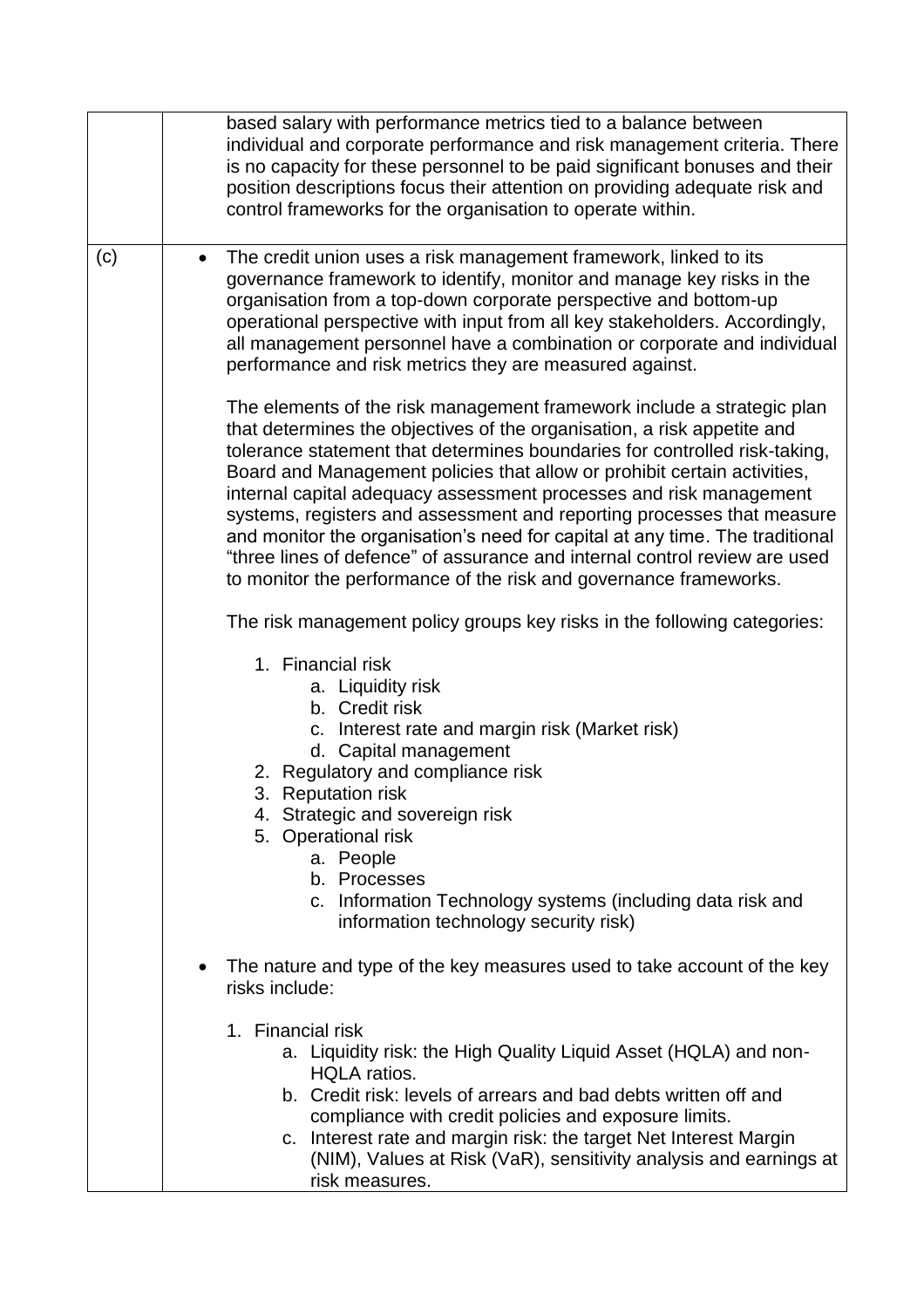|     | d. Capital management: Budget profitability and growth measures.                                                                                                                                                                                                                                                                                                                                                                          |  |  |
|-----|-------------------------------------------------------------------------------------------------------------------------------------------------------------------------------------------------------------------------------------------------------------------------------------------------------------------------------------------------------------------------------------------------------------------------------------------|--|--|
|     | 2. Regulatory and compliance risk: compliance with all relevant<br>legislation.                                                                                                                                                                                                                                                                                                                                                           |  |  |
|     | 3. Reputation risk: the management of any adverse brand implications in<br>the market.                                                                                                                                                                                                                                                                                                                                                    |  |  |
|     | 4. Strategic and sovereign risk: the achievement of the strategic plan<br>objectives, performance of any outsourced suppliers and the<br>organisation's ability to make independent decisions.                                                                                                                                                                                                                                            |  |  |
|     | 5. Operational risk: the number and magnitude of any operational<br>incident(s).                                                                                                                                                                                                                                                                                                                                                          |  |  |
|     | • These measures affect remuneration through individual management<br>accountability for some or, in the case of the CEO, all of the exposures to<br>risk the organisation may face at any time.                                                                                                                                                                                                                                          |  |  |
|     | However, as a financial institution, the credit union must take accepted<br>and calculated risks in order to achieve its goals and management are<br>remunerated for their ability to manage the impact of the external<br>environment that impacts the organisation and the choices they make to<br>respond to the achievement of the corporate goals.                                                                                   |  |  |
|     | • These measures have not changed substantially in the financial year as<br>they are integrated into the corporate strategic plan and risk management<br>framework, including the risk appetite statement. The only changes<br>generally relate to budgetary changes that consider the environment in<br>which the credit union operates and the credit union's strategic initiatives<br>or any specific goal the Board sets for the CEO. |  |  |
| (d) | Management performance is linked with levels of remuneration through<br>the setting of goals and performance criteria established within the annual<br>budget or changes in the strategic plan.                                                                                                                                                                                                                                           |  |  |
|     | However, there is no capacity for any individual to earn significant levels<br>of variable remuneration over their fixed compensation.                                                                                                                                                                                                                                                                                                    |  |  |
|     | The main performance metrics include the achievement of the<br>organisation's two main strategic themes of budget profitability and<br>controlled growth in total assets. In addition, specific individual department<br>goals or initiatives are aligned to these themes such as sales results,<br>controlling costs or managing risks.                                                                                                  |  |  |
|     | Each selected manager's remuneration review is linked to market salaries<br>and the achievement of a combination of corporate goals and specific<br>individual department goals or initiatives. However, any bonus payment is<br>minor relative to their fixed remuneration.                                                                                                                                                              |  |  |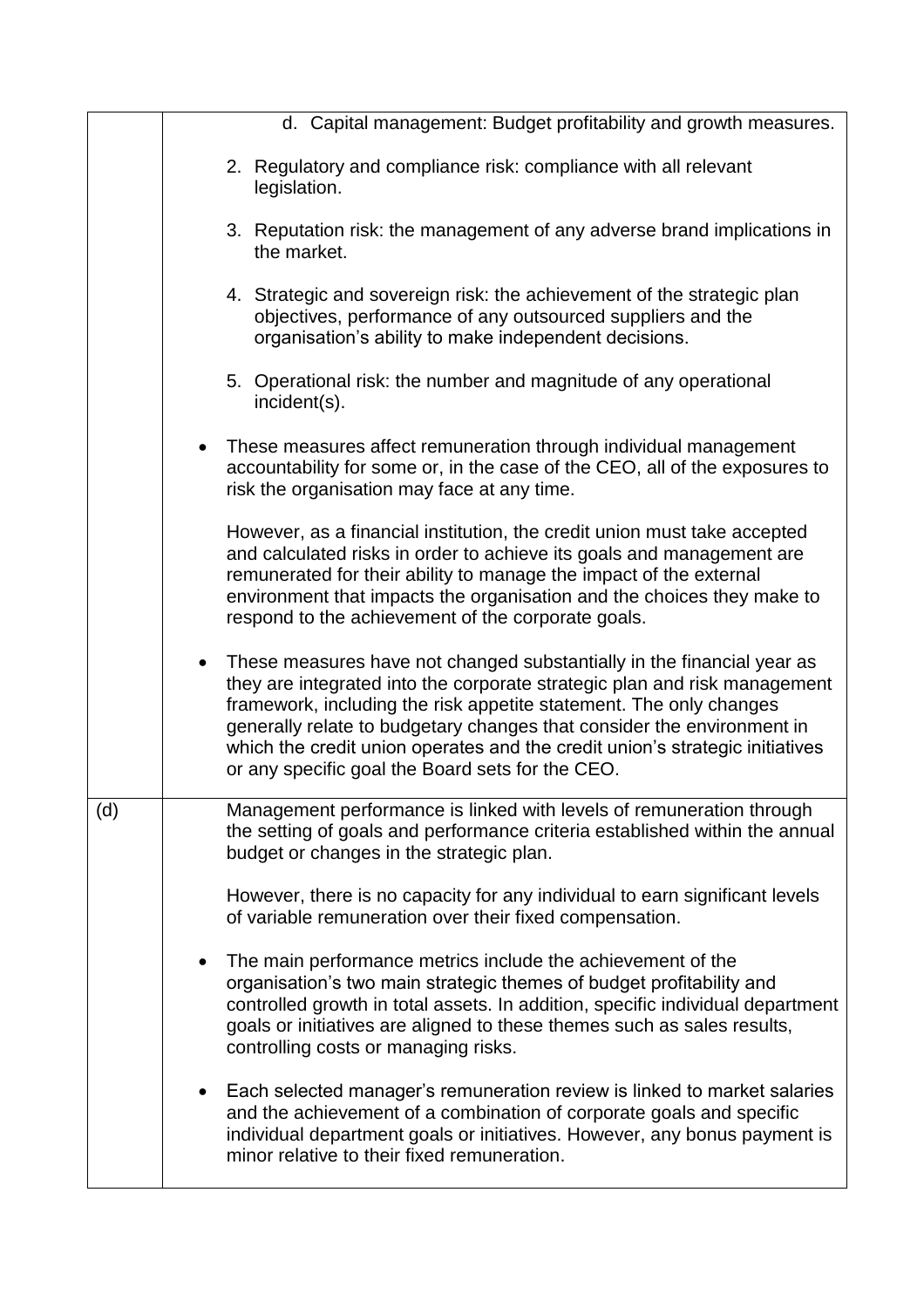|     | • As the total remuneration for any individual is a combination of market<br>salaries (fixed remuneration) and variable remuneration, any adjustment<br>to remuneration for under target performance only applies to the variable<br>component of the remuneration. Similarly, variable remuneration is only<br>paid after the successful achievement of any goal or initiative and is<br>minor. |
|-----|--------------------------------------------------------------------------------------------------------------------------------------------------------------------------------------------------------------------------------------------------------------------------------------------------------------------------------------------------------------------------------------------------|
| (e) | As the corporate goals reflect a balance of lead and lag performance<br>$\bullet$<br>indicators across a number of performance areas and risk measures<br>reported in the risk appetite statement, the possibility of any adverse<br>future impact is reduced.                                                                                                                                   |
|     | Therefore, there is no vesting of variable remuneration.                                                                                                                                                                                                                                                                                                                                         |
|     | There are no "clawback" arrangements applicable as the credit union only<br>$\bullet$<br>pays minor variable remuneration and does not defer any bonus as it is<br>only paid after the achievement of a goal.                                                                                                                                                                                    |
| (f) | As the credit union is not a listed entity and has no capacity for equity<br>$\bullet$<br>based remuneration, it only pays cash based remuneration in the form of<br>market linked fixed remuneration and minor variable based performance<br>bonuses.                                                                                                                                           |
|     | All members of staff are covered by either an Enterprise Agreement or<br>$\bullet$<br>contract that provide the basis for cash based remuneration only.                                                                                                                                                                                                                                          |
|     | <b>Quantitative Disclosures</b>                                                                                                                                                                                                                                                                                                                                                                  |
| (g) | The Board Corporate Governance and Remuneration, as a sub-<br>$\bullet$<br>committee of the Board Corporate Governance Committee met once in<br>the last financial year.                                                                                                                                                                                                                         |
|     | The members of the committee are all independent Directors and do not<br>receive any additional remuneration for this meeting.                                                                                                                                                                                                                                                                   |
| (h) | The number of selected managers receiving a variable remuneration<br>$\bullet$<br>during the financial year ended 30 June 2021 was 1.<br>There were no guaranteed bonuses awarded during the financial year.                                                                                                                                                                                     |
|     | There were no sign-on awards made during the financial year.<br>Termination payments made during the year was nil.                                                                                                                                                                                                                                                                               |
| (i) | There is no deferred remuneration.                                                                                                                                                                                                                                                                                                                                                               |
| (j) | Table 22A is included at the end of this report.                                                                                                                                                                                                                                                                                                                                                 |
| (k) | Not applicable to the credit union.                                                                                                                                                                                                                                                                                                                                                              |